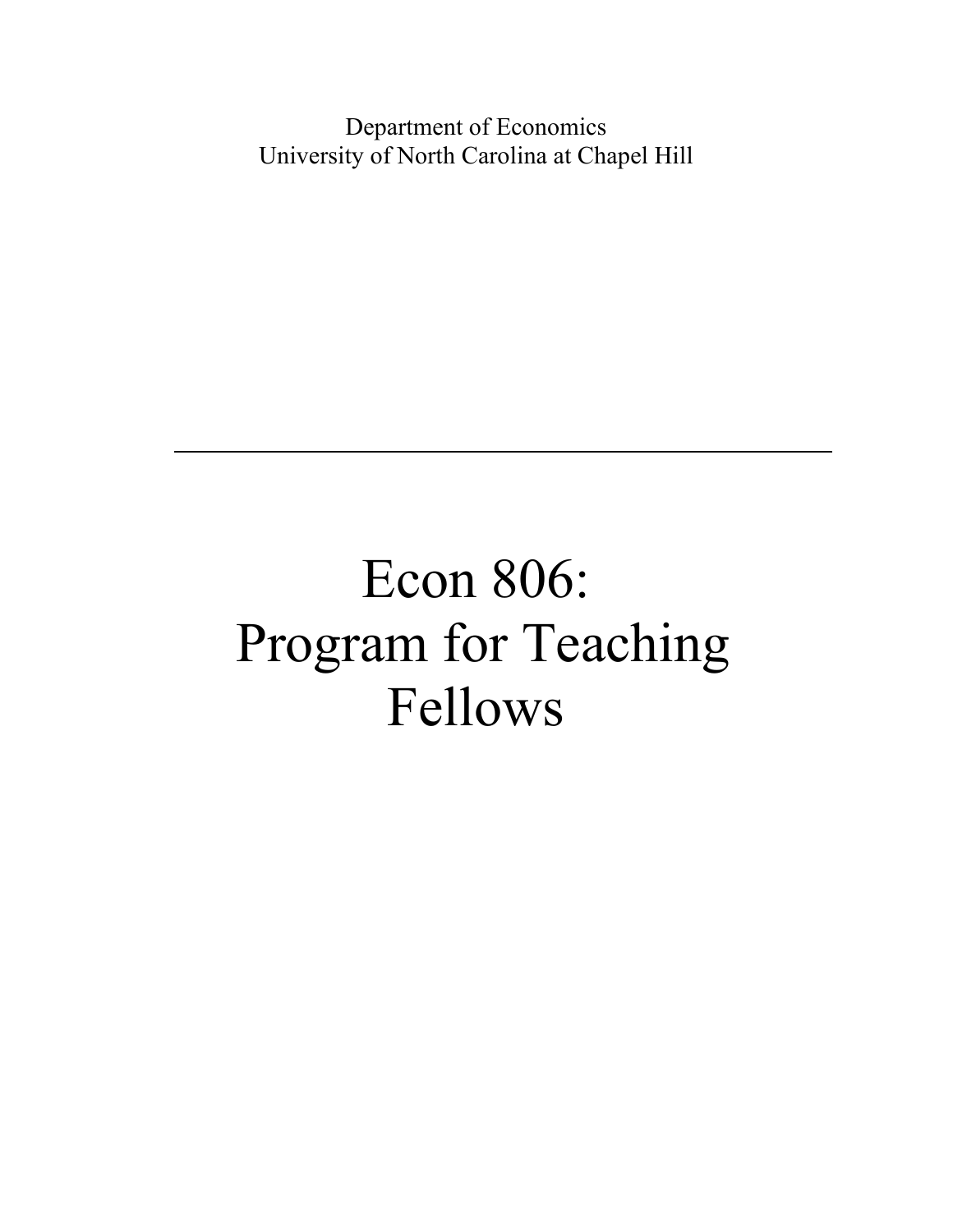## **Overview of the Teacher Training Program**

The Teacher Training Program of the Department of Economics has been in operation since 1978. Beginning in 1997, the program took on its current structure.

Econ 805 provides mandatory training to teaching assistants. It is offered in the first weeks of the fall semester.

Econ 806 provides additional, mandatory, training for teaching assistants who will be teaching their own course for the first time. It is taught each year during the last half of the spring semester and the beginning of the first summer session. Many students teach their first independent courses during the summer and participate in the second module of the Teacher Training Program while preparing those courses. The successful completion of Econ 805 is a prerequisite for participation in Econ 806

In order to minimize (and in most cases eliminate) the tuition cost of Economics 805 and 806, most students register for the courses in their second year. If the student registers for Economics 806 while taking a full course load, there is no additional tuition cost to her.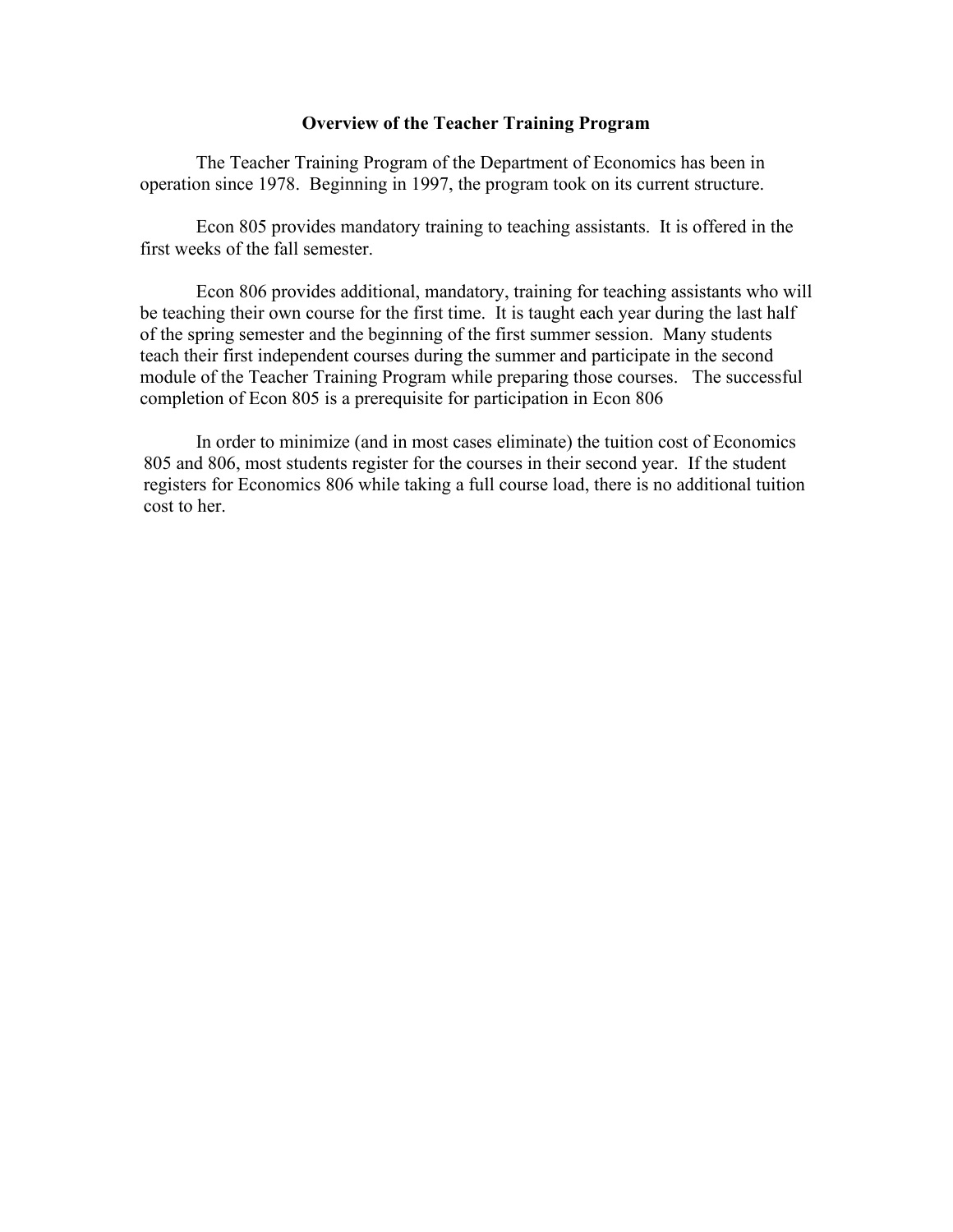## Economics 806 **Introduction**

The Economics Department has been offering the Teacher Training Program (TTP) to graduate students since 1978. This year, I will be responsible for coordinating the course. Over the years, many of the Economics faculty have prepared materials and made presentations to the TTP, and we'll try to pass on that "received wisdom" in the Econ 806 sessions.

The purpose of the TTP is to help you develop a teaching style that is effective with your students and comfortable for you. As a student, you've noticed that studying styles and learning techniques vary across your classmates. Keep this in mind as you prepare your course. **There is no "right" way to teach, just as there is no "right" way to learn**. There are many effective teaching styles. The TTP provides you with the opportunity to learn about different effective teaching methods. TTP also provides you the opportunity to practice those methods so that you identify those most comfortable to you.

The TTP program is purely developmental. We do not evaluate your teaching for the Economics Department or for the University. The University requires that each graduate student's class be visited by a faculty member at least once a semester. This task is undertaken independently of TTP, and almost always by faculty members who did not participate in TTP.

I have pared down the content of Econ 806 to conserve your valuable time. You have many responsibilities in your second and third years, and this course should not draw you away from those. (In fact, the TTP may save you time: if you avoid problems in the classroom, you'll face fewer one-on-one reviews of the material in your office hours.)

We will meet for four 2-hour group sessions during the spring. The titles of the four sessions are on the following page. Background readings will be required for each session, and these will be distributed well in advance. You will be responsible for reading these and coming prepared. The group sessions will be quite valuable not only for the advice that I and other experienced instructors provide, but also for the opportunity to interact with your peers involved in preparing a course for the first time. There will be plenty of time during the sessions allotted to such group discussion.

The Econ 805 handbook for TTP includes a section on University regulations. You should review that material for our Econ 806 sessions as well. You'll find in that section the University regulations on grading, honor code violations, and tutoring students enrolled in your class. You'll also find University policies on racial and sexual harassment and on amorous relations between instructors and students. It will be your responsibility to know these regulations, to abide by them, and to make the structure of your course consistent with them.

I hope you enjoy this module of TTP. If you have questions or concerns, don't hesitate to contact me.

> Patrick Conway Patrick Conway@unc.edu 966-5376